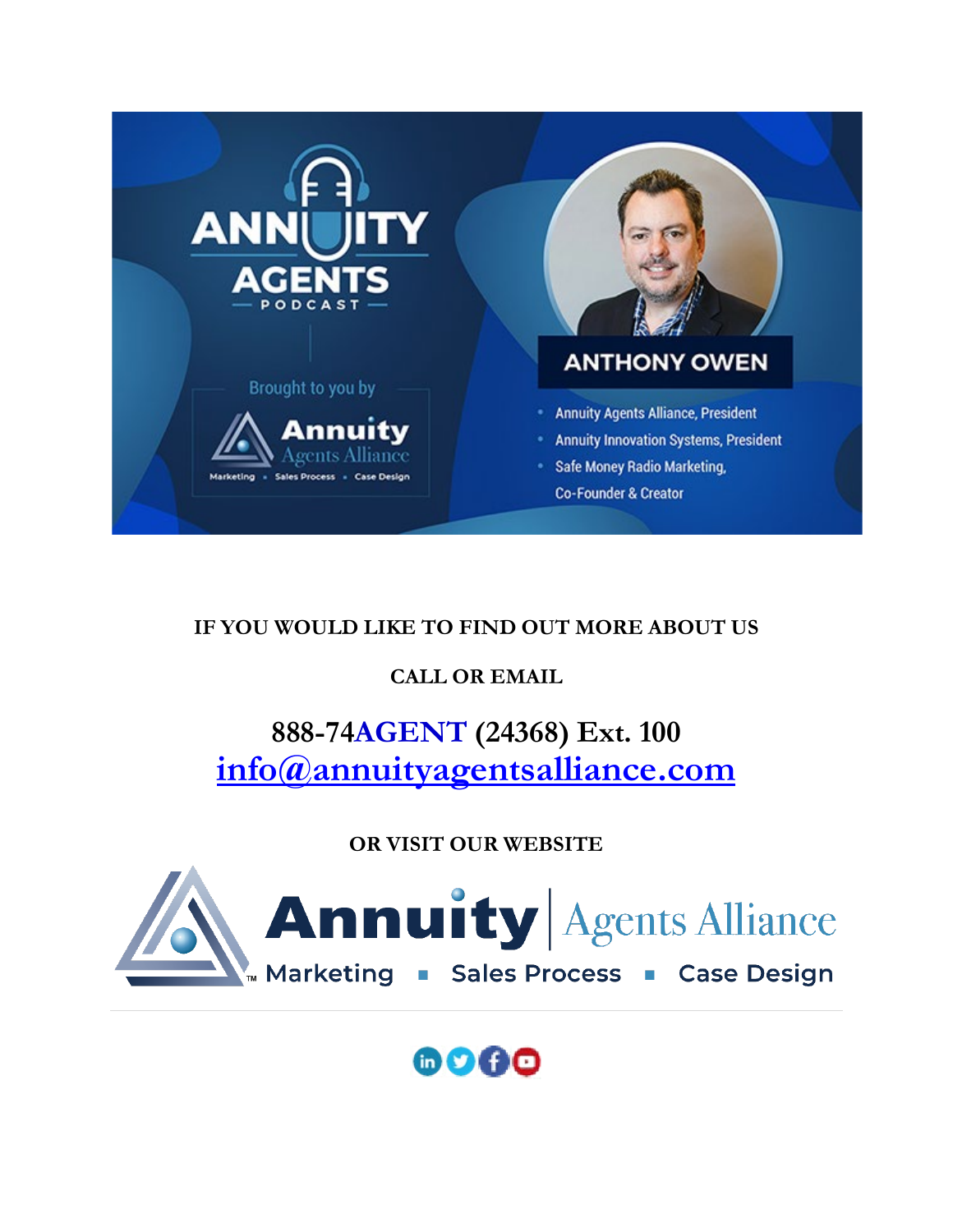### **1. Expense Budget:**

- \$ Budget You Spend Every Month!
- Must Increase Efficiency ASAP Due to Limited \$
- Build Business Off of Your Inconvenience, Expand Geography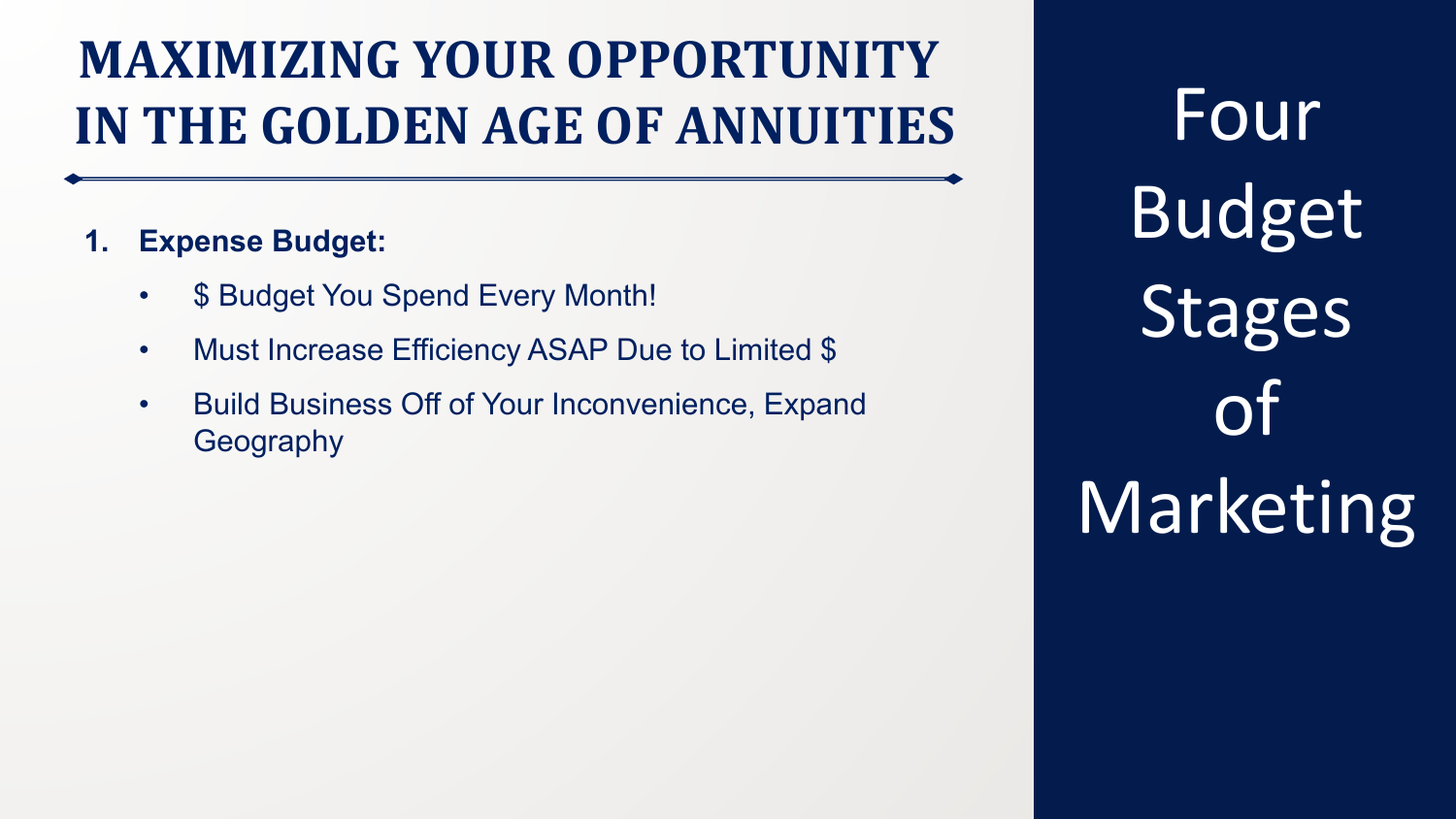- 1. Expense Budget
- **2. Calendar Budget:**
	- Spend Whatever it Takes to Fill Your Calendar to the Extent You Want it Filled
	- Set Appointment Goals and Reverse Engineer # of Leads Required
	- Use Marketing Addition, Not Replacement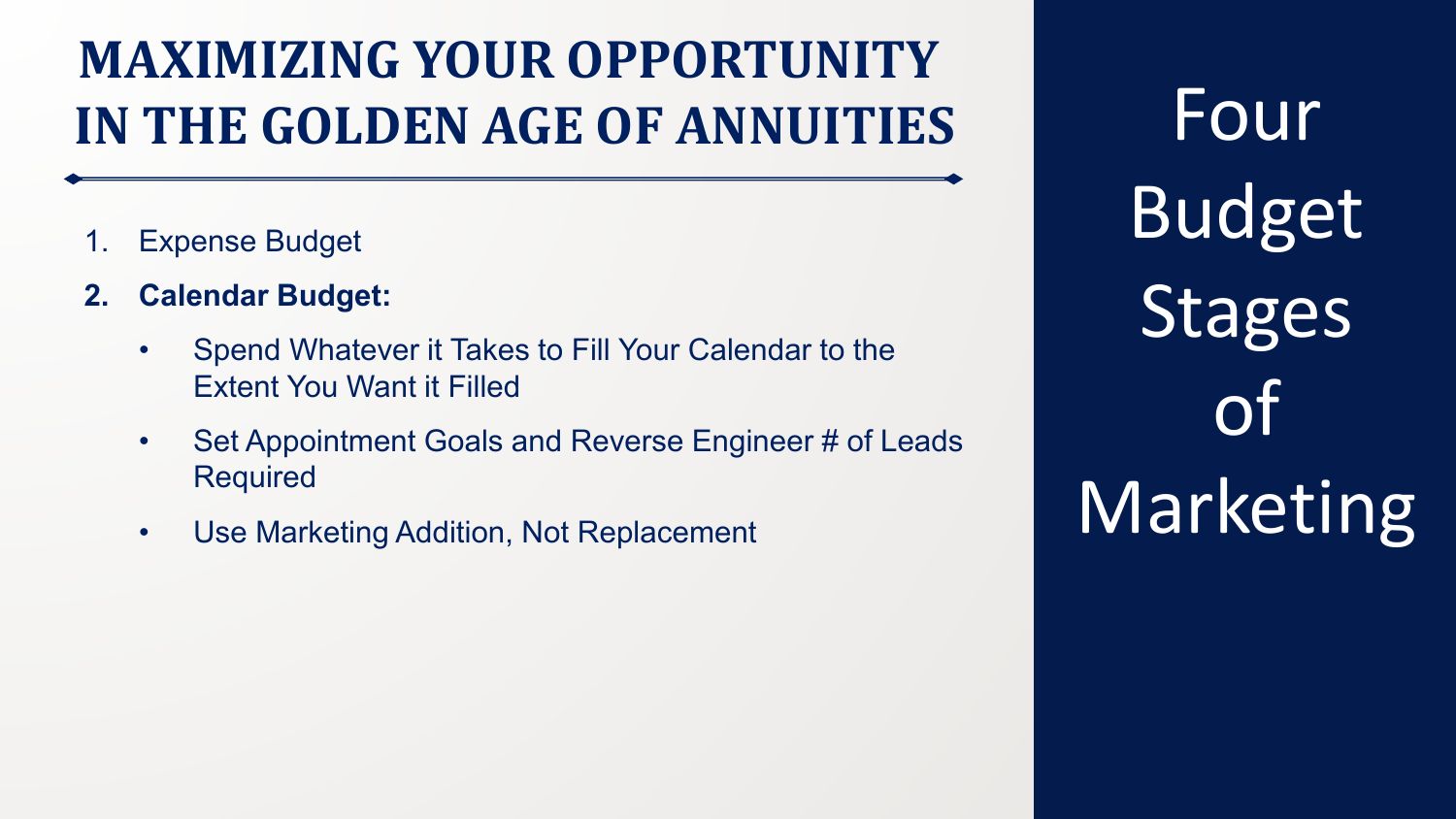- 1. Expense Budget
- **Calendar Budget**
- **3. Surplus Budget:**
	- Spend \$ to Have 15-20% More Leads Than Required to Fill Your Calendar
	- Evaluate Budget and Marketing Performance No More Than on an Annual Basis
	- Be Confident Your Are Not "Wasting" Money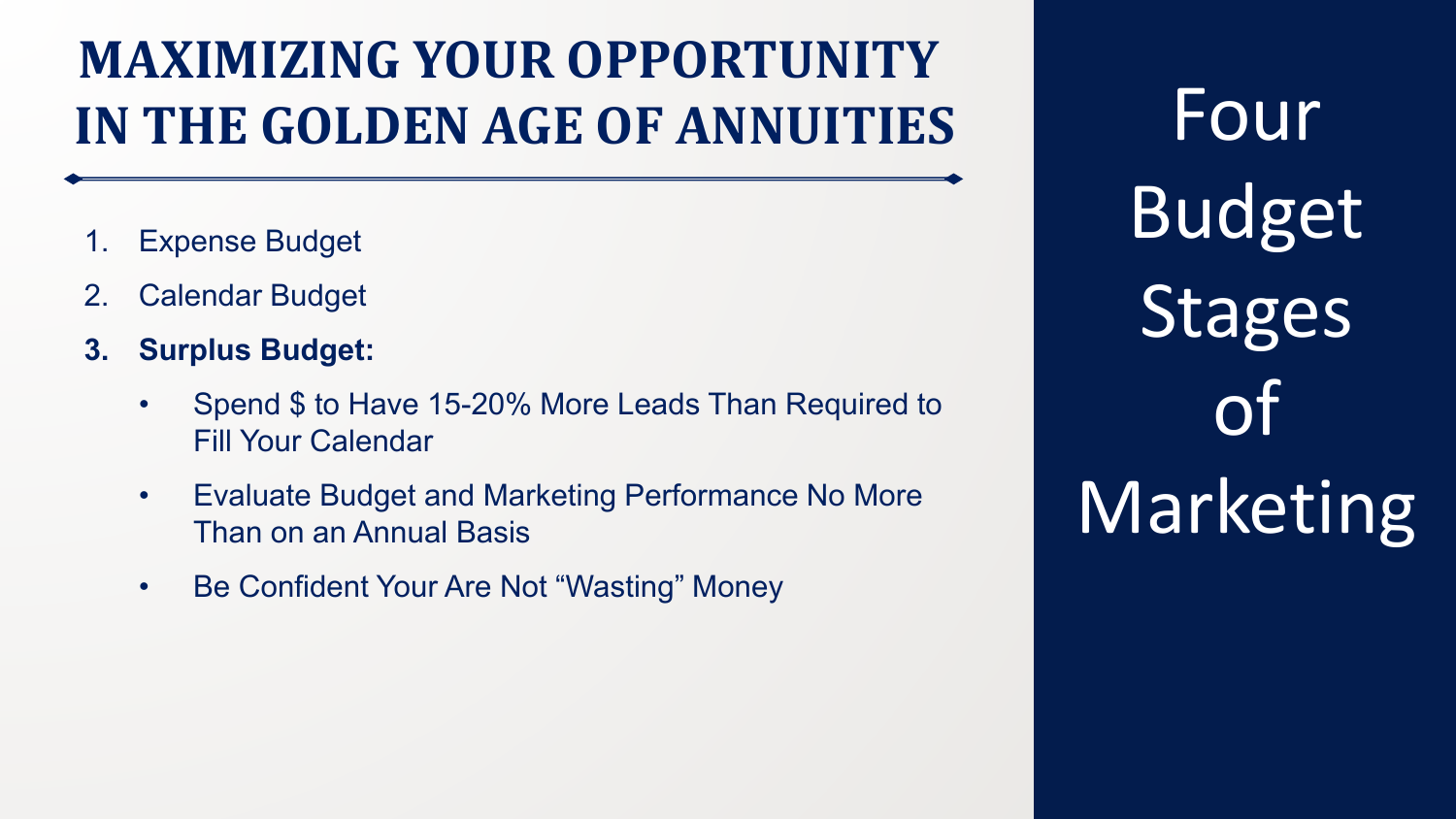### **3. Surplus Budget:** Be Confident You're Not "Wasting" Money

#### **Moved from Calendar to Surplus Budget:**

\$6K/mo Increase in Marketing Expenses = \$25K/mo Increase in Net Revenues

| 2014            | % of<br>Year | Total<br>Leads per<br>Period per Week |    | $%$ of<br><b>Annual</b><br><b>Leads</b> | <b>Average</b><br><b>Appointments</b><br>per Week |
|-----------------|--------------|---------------------------------------|----|-----------------------------------------|---------------------------------------------------|
| Jan-Aug         | 66%          | 408                                   | 12 | 58%                                     | 5.5                                               |
| <b>Sept-Dec</b> | 33%          | 291                                   | 16 | 42%                                     | 6.4                                               |
| <b>Total</b>    |              | 699                                   |    |                                         |                                                   |

|                 | <b>Annuity</b><br><b>Premiums</b> | $%$ of<br><b>Sales</b> |           |           | <sup>to OT</sup><br>Annual Commission Marketing % of Annual Net<br>Sales Based on 8% Expenses Marketing \$'s Revenues |           | <b>Net</b><br><b>Revenues</b> | <b>Marketing</b><br><b>Expenses</b><br>Per Month per Month |
|-----------------|-----------------------------------|------------------------|-----------|-----------|-----------------------------------------------------------------------------------------------------------------------|-----------|-------------------------------|------------------------------------------------------------|
| Jan-Aug         | \$7,192,192                       | 58%                    | \$575,375 | \$96,240  | 57%                                                                                                                   | \$479,135 | \$59,892                      | \$12,030                                                   |
| <b>Sept-Dec</b> | \$5,160,097                       | 42%                    | \$412,808 | \$71,816  | 43%                                                                                                                   | \$340,991 | \$85,248                      | \$17,954                                                   |
| <b>Total</b>    | \$12,352,289                      |                        | \$988,183 | \$168,057 |                                                                                                                       | \$820,127 |                               |                                                            |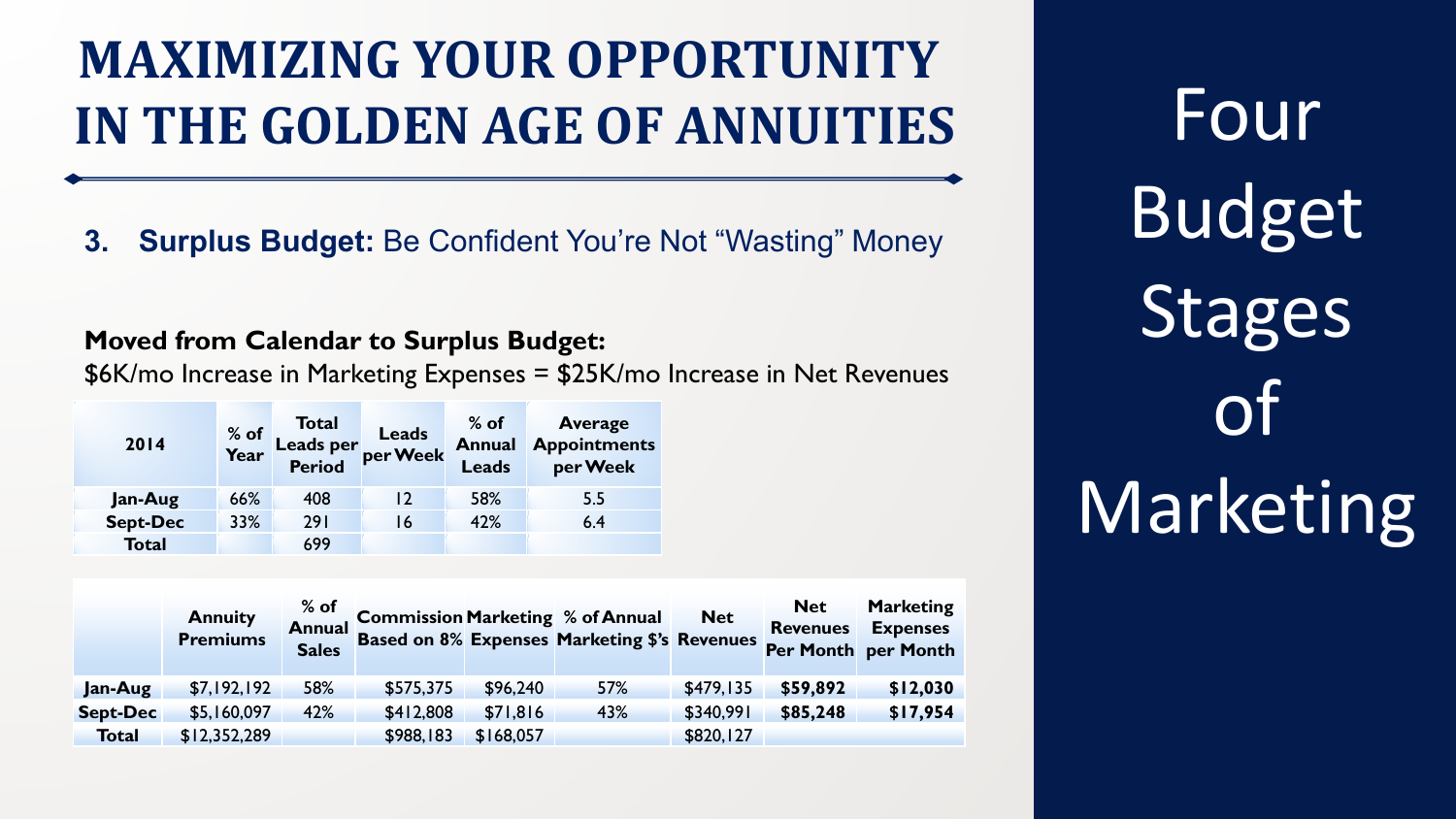- 1. Expense Budget
- **Calendar Budget**
- 3. Surplus Budget
- **4. Branding Budget:**
	- GEICO, \$400 Million to \$1 Billion
	- Don't Measure Marketing Based on Identifiable Source and Conversion
	- Branding Sources Radio Commercials, TV, Writing a Book, Paid Endorsements, Collaborative Ventures with Other Professionals, Etc.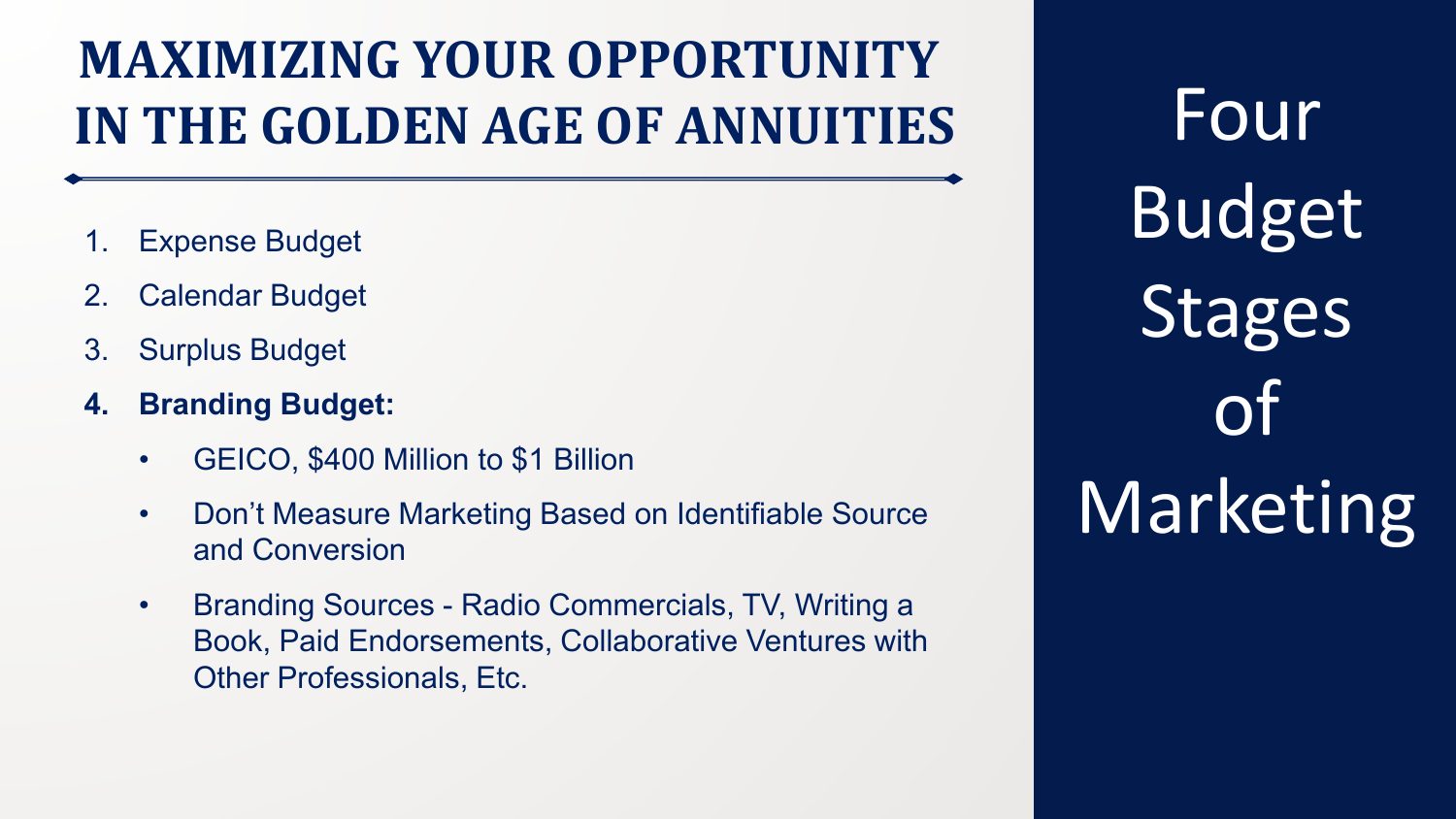**FAIR USE:** The audio or notes of this podcast may not be distributed by other insurance marketing organizations without Annuity Agents Alliance's express permission.

**DISCLOSURE:** The audio and notes of the Annuity Agents Podcast are intended for licensed agent use only. No content of the podcast represents tax, legal, or investment advice. Products, marketing, or other content may not be available in your state and may require compliance review. The accuracy of all content should be verified if used.